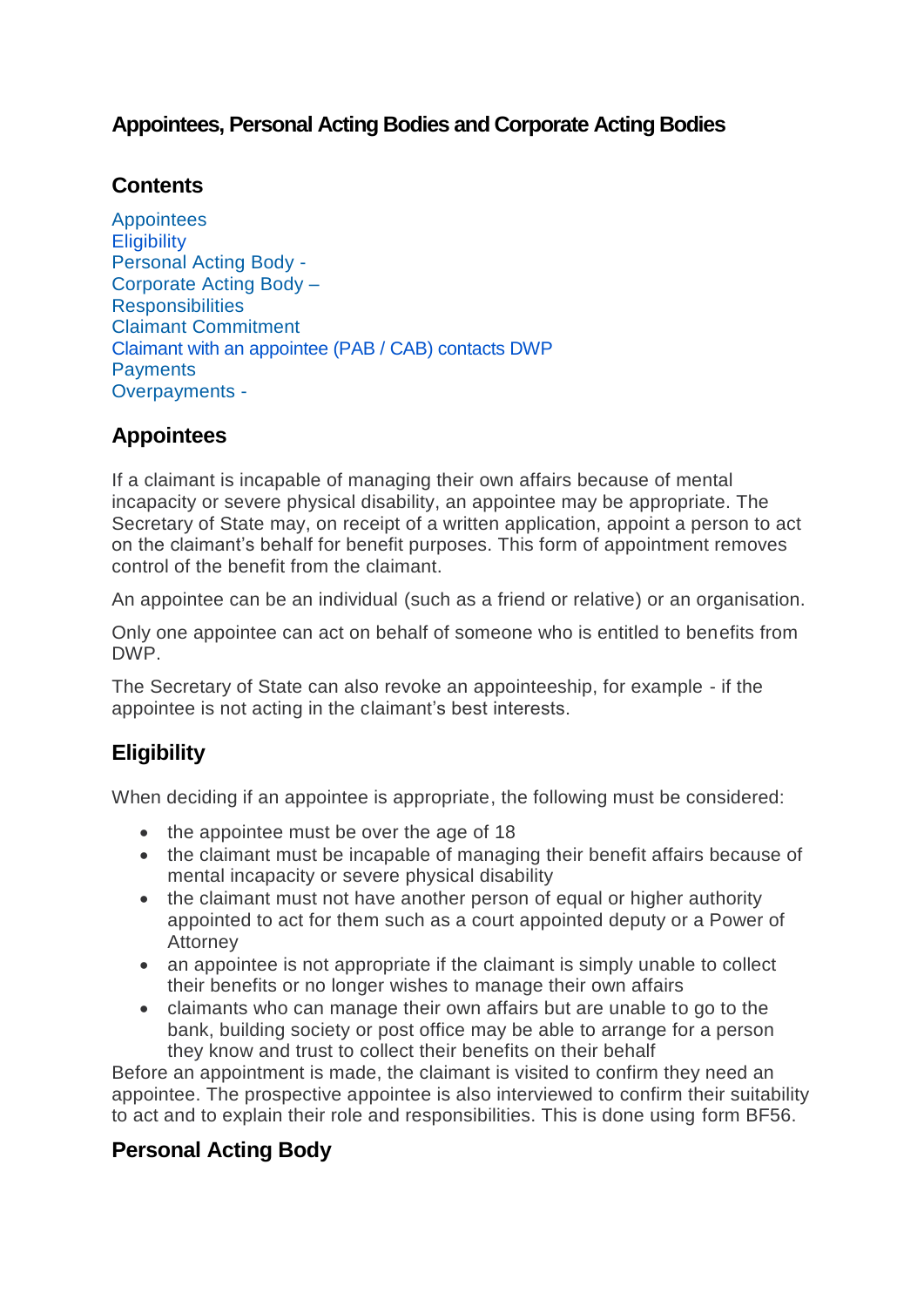A Personal Acting Body (PAB) is a person who acts on behalf of a claimant who can't manage their own affairs. Their appointment must be approved by the Secretary of State.

An appointee appointed by the Secretary of State is also known as a PAB.

As well as an appointee, a PAB can also be a:

- Deputy appointed by the Court of Protection to administer a claimant's affairs
- person with Power of Attorney, appointed by the claimant or the Office of the Public Guardian (England and Wales) to act on their behalf

There is a different legal process regarding the appointment of a PAB under Scottish Law and it would be the Sherriff Court in Scotland that would be involved in this situation.

There is also an Office of the Public Guardian in Scotland that would be involved during these stages.

# **Corporate Acting Body**

A Corporate Acting Body (CAB) is not a named individual but an organisation which acts on behalf of a claimant.

An appointed CAB can delegate their authority to a named representative within the organisation who has a day-to-day working relationship with the claimant. The representative will act as a third party. A CAB could be any of the following:

- a solicitor
- local authority
- specialist organisation
- a charity, for example Age UK

This is not a complete list.

A CAB will be appointed by the Secretary of State but can also be appointed by the:

- Court of Protection as a Deputy (England and Wales) or Guardian (Scotland).
- Office of Public Guardian Power of Attorney.

Deputies and attorneys must have valid authority (which must be verified).

#### **Responsibilities**

The PAB or CAB becomes fully responsible for acting on the claimant's behalf in all the claimant's dealings with the Department. This includes:

- making a claim to Universal Credit on behalf of the claimant online (unless they are digitally excluded)
- maintaining the digital account on behalf of the claimant